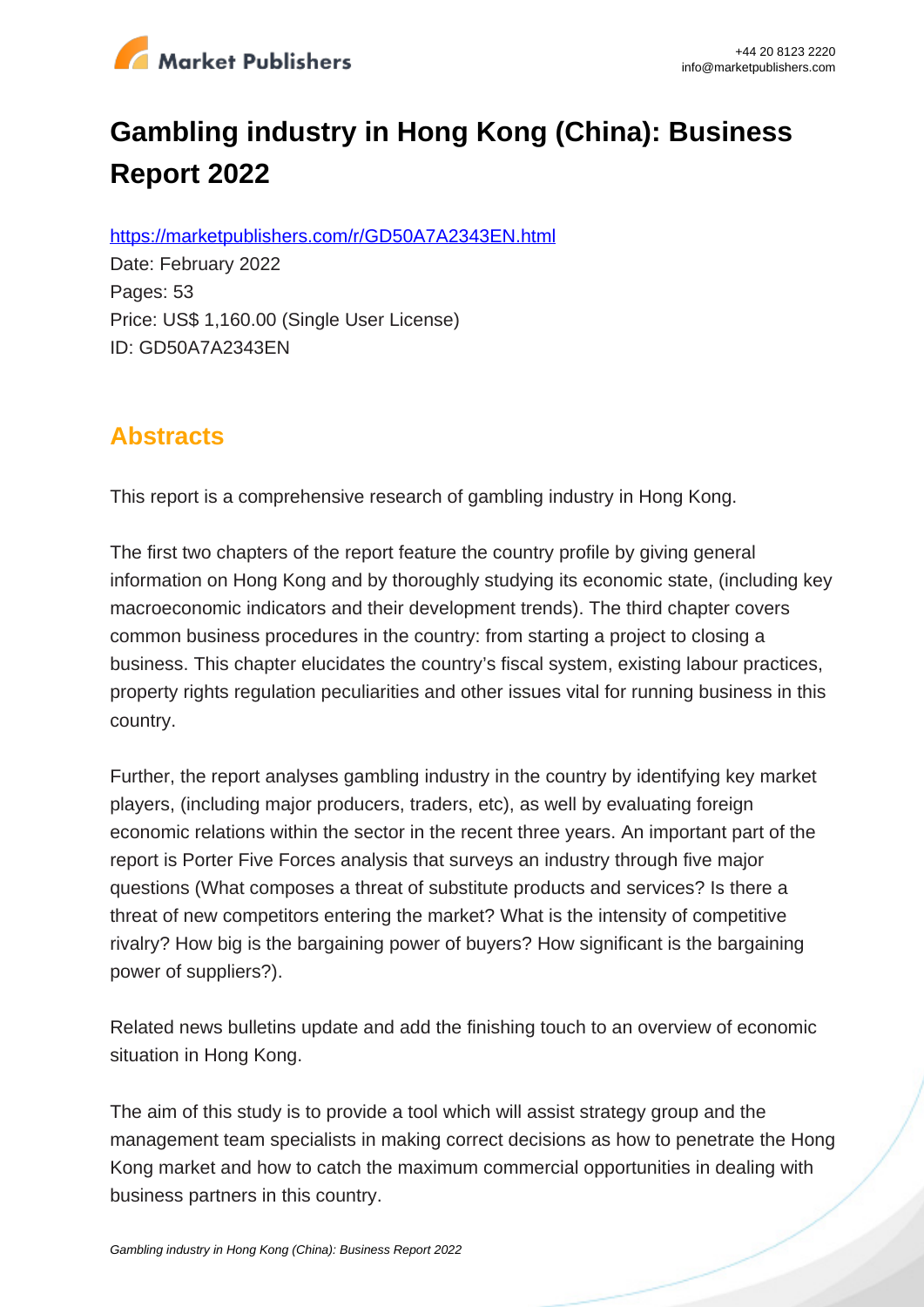

## **Contents**

#### **1. HONG KONG: COUNTRY PROFILE**

- 1.1. Geographical position
- 1.2. Historical background
- 1.3. Demography
- 1.4. Administrative divisions
- 1.5. Political situation
- 1.6. Economic situation
- 1.7. Foreign relations

1.8. Social environment and culture. Cultural differences and their impact on business negotiations

#### **2. HONG KONG: FINANCIAL AND ECONOMIC PROFILE**

- 2.1. Country's Gross Domestic Product (GDP): historical trends and projection
- 2.2. Industrial production outlook
- 2.3. Hong Kong foreign trade
- 2.4. Current investment climate
- 2.5. Labor market overview. Current employment state
- 2.6. Ratings by major rating agencies

#### **3. PECULIARITIES OF DOING BUSINESS IN HONG KONG**

- 3.1. Procedures for starting a business
- 3.2. Routine for building permits obtaining
- 3.3. Registration of ownership rights
- 3.4. Basic terms of providing business loans by banks
- 3.5. Measures for investments protection
- 3.6. Tax system
- 3.7. Foreign trade transactions
- 3.8. Debt collection
- 3.9. Business liquidation

#### **4. HONG KONG GAMBLING INDUSTRY OVERVIEW**

#### **5. HONG KONG GAMBLING INDUSTRY PORTER FIVE FORCES ANALYSIS**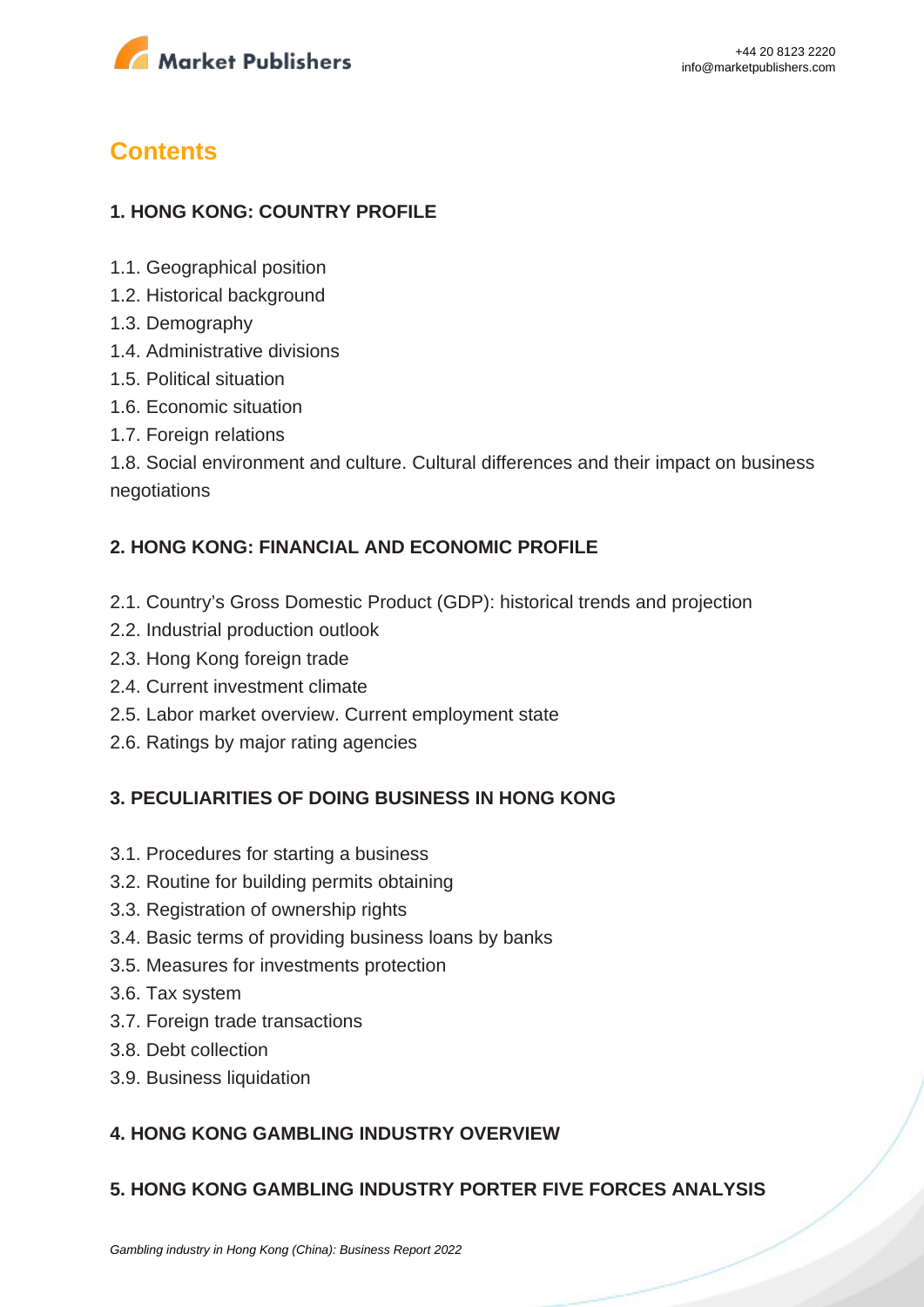

#### **6. HONG KONG ECONOMY NEWS AND ANALYSIS DIGEST**

\*Please note that Gambling industry in Hong Kong (China): Business Report 2022 is a half ready publication.

 It only requires updating with the help of new data that are constantly retrieved from Publisher's databases and other sources. This updating process takes 3-5 business days after order is placed. Thus, our clients always obtain a revised and updated version of each report. Please also note that we do not charge for such an updating procedure. Business Analytic Center (BAC) has information for more than 25,000 different products available but it is impossible to have all reports updated immediately. That is why it takes 3-5 days to update a report after an order is received.